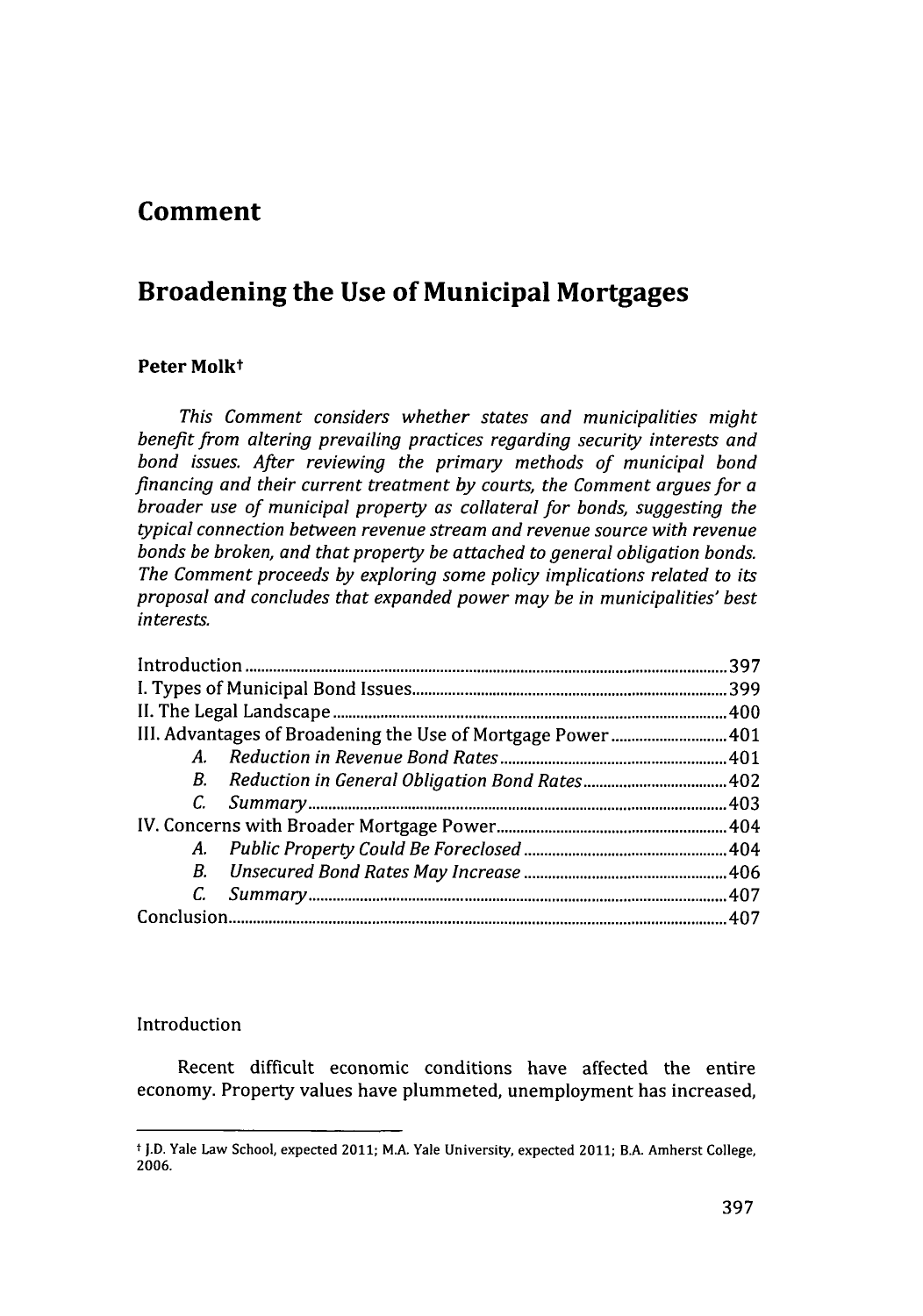and consumer spending has declined. Although the recession's impact on the federal budget has been well publicized, $1$  the effects spill over into state and local budgets as well.<sup>2</sup> Most states and municipalities require balanced budgets.<sup>3</sup> Unlike the federal government, decreases in revenue at the state and local level must be accompanied by corresponding decreases in spending or by new taxes or other offsetting revenue increases.

These pro-cyclical spending cuts and tax increases act to slow economic recovery by decreasing government and consumer spending. Unfortunately, municipalities are relatively limited in creative solutions to this problem. Traditional bond issues, a non-cyclical source of revenue, may not be a viable option. Although municipalities can generally issue bonds<sup>4</sup> as an alternative to tax hikes or spending cuts, the issues may require relatively high interest rates at a time when the recession-saddled public lacks money to invest in bonds or anything else.5 These high interest rates come at a price, as they tie up a greater proportion of future budgets needed to service the debt.

Allowing municipalities to attach property as security on bondsthereby reducing bond rates-could serve as a needed creative alternative. This practice would make it easier for municipalities to issue bonds during recessions, as well as lower their debt service in and out of recessions. Some limited mortgaging of public property already occurs today. This Comment proposes a broadening of municipal mortgaging, while still allowing sufficient safeguards to minimize the risk of losing essential properties to foreclosure. This broadening would increase the attractiveness of bond issues, reduce interest rates, and give municipalities more flexibility to refrain from pro-cyclical behavior during recessions.

The Comment proceeds by discussing general obligation and revenue bonds, the primary ways by which municipalities achieve financing. The

<sup>1</sup>See, e.g., Jonathan Weisman & Deborah Solomon, Decade of Debt: **\$9** Trillion, WALL ST. 1., Aug. 26, 2009, at **Al.**

<sup>2</sup> State and local tax revenues in the third quarter of 2009 were down seven percent from the same quarter a year earlier. U.S. CENSUS BUREAU, NATIONAL TOTALS OF STATE AND LOCAL TAX REVENUE, BY TYPE OF TAX, available *at* http://ftp2.census.gov/govs/qtax/tablel.pdf (last visited Jan. 25, 2010). Municipal budget deficits, without further action, are estimated to be \$56 to \$83 billion from 2010 to 2012. CHRISTOPHER W. **HOENE,** RESEARCH BRIEF **ON AMERICA'S CITIES:** CITY **BUDGET** SHORTFALLS **AND** RESPONSES: PROJECTIONS FOR 2010-2012, at **1** (2009), available *at* http://www.nlc.org/ASSETS/5A4EFB8CFlFE43AB88177C808815B63F/BudgetShortFalls-10.pdf.

<sup>3</sup> Ronald K. Snell, State Balanced Budget Requirements: Provisions and Practice, **NAT'L CONFERENCE** OF STATE LEGISLATURES, Mar. 2004, http://www.ncsl.org/?Tabld=12651 (noting that forty-nine of fifty states have such requirements); Municipal Finance and Budget Process, National League of Cities, http://www.nlc.org/about\_cities/cities\_101/148.aspx (last visited Jan. 25, 2010) ("[U]nder state law, nearly all cities operate under balance-budget requirements."); see, e.g., **CONN. GEN. STAT. ANN.** § 12-122 (West 2008) (requiring municipalities to set taxes to balance budgets).

<sup>4</sup> See, e.g., CONN. GEN. STAT. ANN. §§ 7-369 to -380 (West 2008 **&** Supp. 2009).

**<sup>5</sup>** When incomes decrease during a recession, consumers have less money for all purposes, including investing in bonds. Therefore, municipalities must offer higher interest rates to entice enough buyers to purchase municipal bonds. This effect may be partially offset if consumers react to recessions by increasing their propensity to save, which would mitigate how much municipalities must increase rates.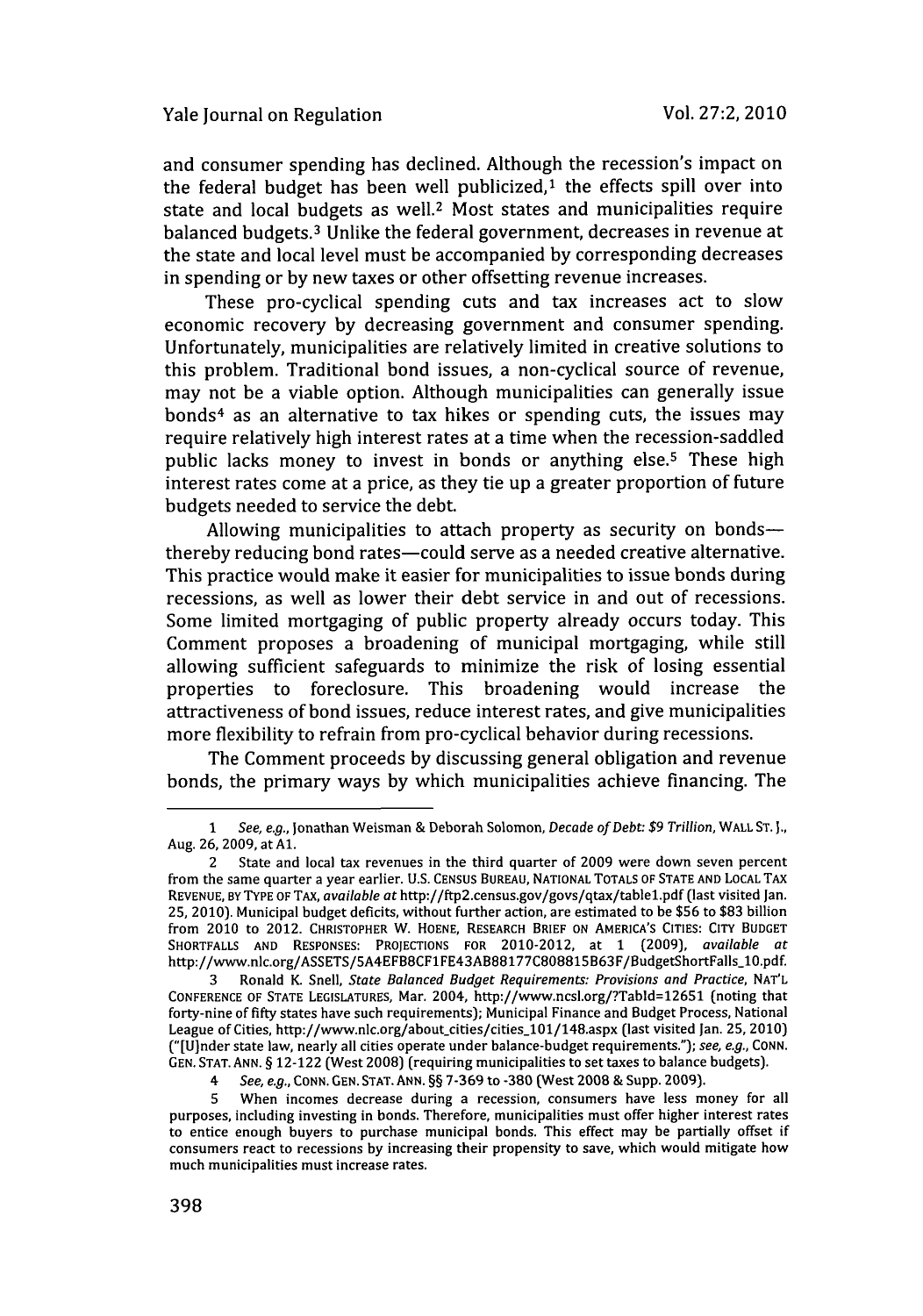Comment then surveys how these bonds currently interact with municipalities' power to mortgage property, and proposes a broader use of the mortgage power that would provide better rates on bonds without sacrificing much flexibility. The Comment finally turns to the policy justifications both for and against giving municipalities this broader power. It concludes with a recommendation for granting the power to mortgage public property in limited circumstances, which will increase municipalities' fiscal flexibility.

#### **I.** Types of Municipal Bond Issues

Municipalities typically issue bonds as either "general obligation" bonds or "revenue" bonds.6 General obligation bonds are secured by the municipality's full faith and credit, meaning the municipality is required to draw from all available revenue services to meet these obligations.<sup>7</sup> Thus, general obligation bonds are well secured and usually carry low interest rates. On the other hand, revenue bonds are secured only by the revenue stream generated from a distinct source, usually the underlying project the bonds are used to finance.<sup>8</sup> With traditional revenue bonds, if the borrower defaults, the lender has no claim to any other assets,<sup>9</sup> unlike general obligation bonds where the lender can force repayment from any revenue available to the municipality. Because revenue bonds have less underlying security, they tend to carry higher interest rates than general obligation bonds. <sup>10</sup>

Many municipalities have ceilings on the amount of debt they can incur.<sup>11</sup> Typically, general obligation bonds count toward this ceiling, but revenue bonds do not.12 Revenue bonds thus offer an important form of financing if municipalities approach or break through their debt ceiling. Because pure revenue bonds are self-funded by an identified revenue stream, they do not count as debt since citizens of the municipality are not

<sup>6</sup> See Robert W. Doty & John E. Petersen, *The Federal Securities Laws and Transactions in* Municipal *Securities,* **71** Nw. U. L. REV. 283, 304 (1976); *see also* **1** M. DAVID GELFAND, STATE AND LOCAL GOVERNMENT DEBT FINANCING §§ 1.4, 2.13, 2.25 (2009) (discussing how states and municipalities finance debt through bonds).

<sup>7</sup> GELFAND, *supra* note 6, § 10.20.

<sup>8</sup> *Id. §* 10.21.

*<sup>9</sup> Id.*

<sup>10</sup> *See, e.g.,* M. David Gelfand, *Seeking Local Government Financial Integrity Through Debt Ceilings, Tax Limitations, and Expenditure Limits: The New York City Fiscal Crisis, the Taxpayers' Revolt, and Beyond,* 63 MINN. L. REV. 545, **560-61** (1979) (noting that revenue bond interest rates typically exceed interest rates of comparable general obligation bonds by 0.25% to 1.25% because of this difference in security).

<sup>11</sup> *See, e.g., id.* at 546-51 (discussing the history and theory of debt ceilings); *see also, e.g.,* ARIZ. CONST. art. IX, § 8 (requiring a debt ceiling of six percent of taxable property unless otherwise approved by voters); OKLA. CONST. art. X,  $\S$  26 (requiring a debt ceiling of five percent of taxable property).

<sup>12</sup> *See, e.g.,* City of Joliet v. Alexander, 62 N.E. 861, 861-62 (Ill. 1902); State *ex rel.* Hammermill v. La Plante, **205** N.W.2d 784 (Wis. 1973); GELFAND, *supra* note 6, §§ 10.20, 10.21.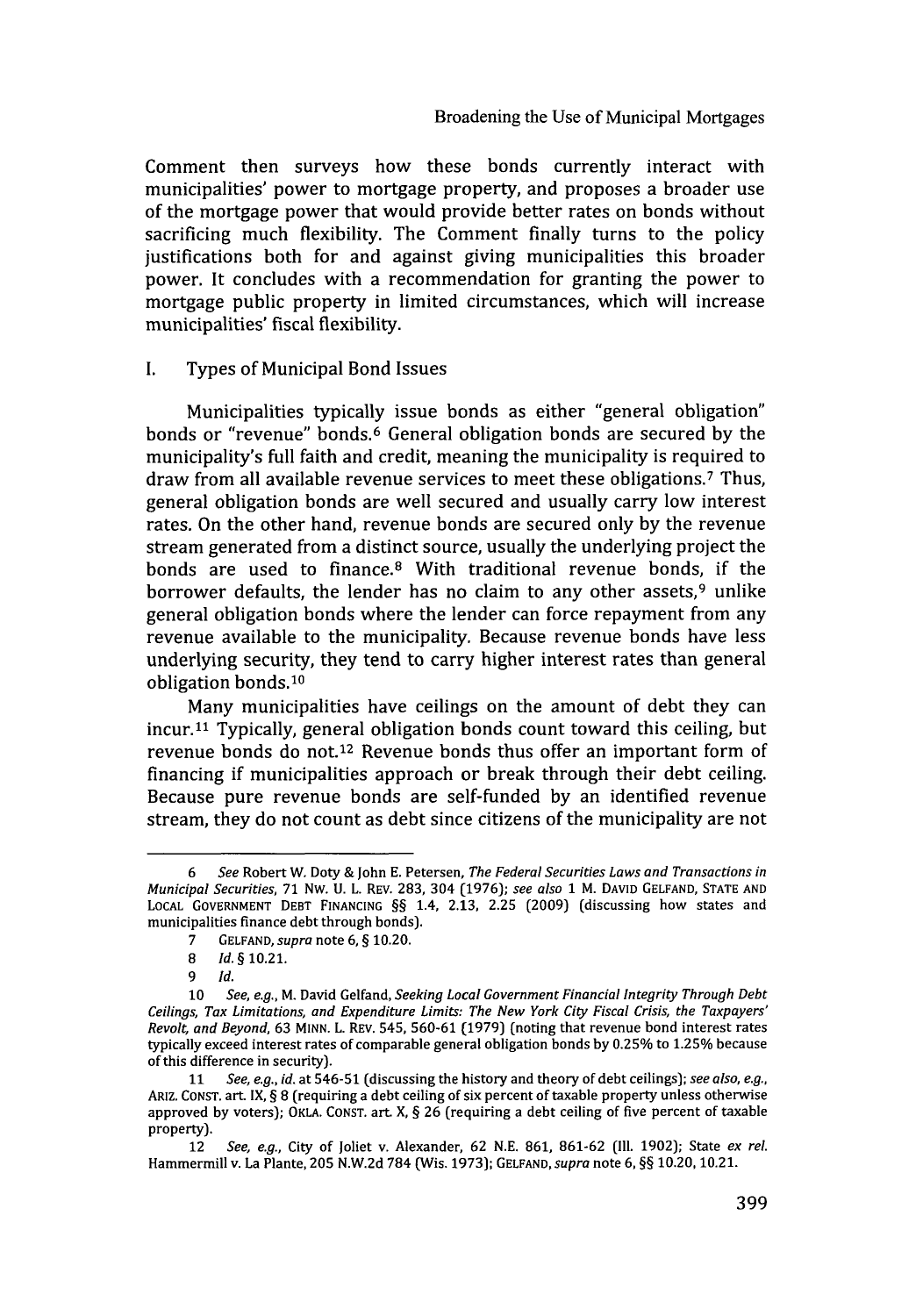#### Yale journal on Regulation

adversely affected **by** the indenture; if the project succeeds, then the project pays for the bonds, and if the project fails, then residents do not have to pay for the default.<sup>13</sup> The municipality can be conceived as merely managing the revenue for the lenders, while assuming no financial liability of its own. 14 As noted previously,15 this decreased payout to lenders in case of default (relative to general obligation bonds) translates into higher interest rates, encouraging some municipalities to attach property as additional security to these revenue bonds. Attaching security increases the expected payoff that lenders have under a default, which in turn reduces the interest rate that the municipality must offer on these secured bonds. Some examples of the current use of mortgage-secured bonds and their ramifications are considered in the next Part.

### **II.** The Legal Landscape

To help bridge the gap between general obligation and revenue bonds, some municipalities have given lenders mortgage interests as additional security for the revenue bonds. The pledged property usually consists of the underlying property bought or built with the bonds, or already-owned property that the bonds are used to improve or modify. For example, bonds to finance waterworks construction could be secured **by** the newly purchased land and eventual waterworks<sup>16</sup> or, if the bonds are used to improve existing waterworks, they could be secured **by** the waterworks and land.<sup>17</sup>

Some states explicitly authorize the issuance of mortgage-secured bonds by municipalities.<sup>18</sup> Others provide ambiguous power grants that do not clearly address the power to mortgage property,<sup>19</sup> while still others grant this authority but limit how it can be wielded.<sup>20</sup> The ability of a

20 See, e.g., TEX. CONST. art. XI, § 9 (requiring that "[t]he property of counties, cities and towns, owned and held only for public purposes, such as public buildings and the sites therefor, fire engines and the furniture thereof, and all property used, or intended for extinguishing fires, public grounds and all other property devoted exclusively to the use and benefit of the public shall

**<sup>13</sup>** See State ex rel. Morgan v. City of Portage, 184 N.W. **376, 377** (Wis. 1921).

<sup>14</sup> See id.

<sup>15</sup> See supra note 10 and accompanying text.

<sup>16</sup> State ex rel. Morgan, 184 N.W. at **376.**

<sup>17</sup> Alexander, 62 N.E. at 861.

<sup>18</sup> See, e.g., **ALA. CODE** § 11-81-141 (1975).

<sup>19</sup> See, e.g., CONN. GEN. STAT. ANN. § 7-148 (West 2008 **&** Supp. 2009) (giving the ability to "hold, condemn, lease, sell, manage, transfer, release and convey such real and personal property or interest therein absolutely or in trust as the purposes of the municipality or any public use or purpose **...** require"). This type of broad power grant has been held both to allow and not allow municipalities to mortgage property. Compare Adams v. City of Rome, **59** Ga. **765** (1877) (determining that similar language gives the power to mortgage property), with Vaughan v. Comm'rs of Forsyth County, 118 N.C. **636** (1896) (ruling that similar language did not include the power to mortgage property). Connecticut municipalities can mortgage property if the property is held by a municipally-created authority, but the municipality's power to mortgage property directly is ambiguous. **CONN. GEN. STAT. ANN.** §§ 7-130(b), -130(d) (West 2008).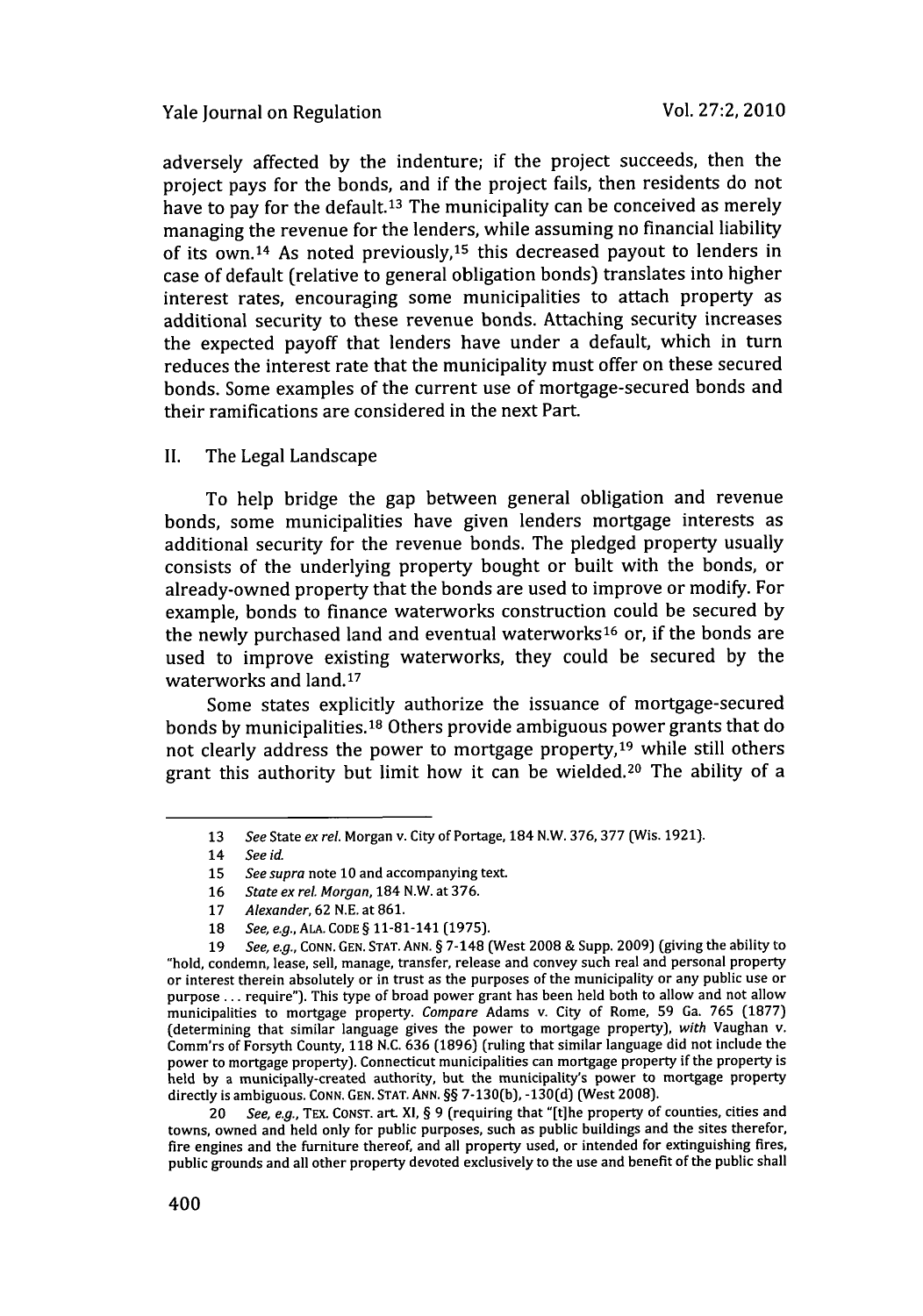municipality to mortgage property in some form is not in serious doubt then, as long as the power has been explicitly granted.

While securing revenue bonds with previously owned property and securing revenue bonds with newly acquired property appear to be similar financing methods, courts treat them quite differently. Debt limits are a way to prevent municipal bankruptcies, $21$  and mortgages of previously owned property increase this default risk **by** putting municipalities in a worse position than before the loan if they default.<sup>22</sup> Alternatively, securing bonds with the newly acquired property leaves the municipality in the same position as before the issue if it defaults,<sup>23</sup> so these forms of revenue bonds do not count towards debt limits.

Revenue bonds secured by newly acquired property are not particularly uncommon. The following Part considers advantages of expanding this process in two ways: by augmenting revenue bond security with previously owned property unrelated to the revenue bond stream, and **by** using mortgages as additional security for general obligation bonds. Neither of these topics has been the focus of legal literature,<sup>24</sup> yet both offer potential advantages that make them worthy of consideration.

### III. Advantages of Broadening the Use of Mortgage Power

Expanding the scope of securing bonds with property could provide numerous benefits to the municipality and its citizens. In particular, the municipality should achieve a reduction in interest rates on both its revenue and general obligation bonds.

## *A. Reduction in Revenue Bond Rates*

Although some jurisdictions have secured revenue bonds by mortgages, the mortgaged property tends to be the property that produces the revenue stream pledged to pay the bond. 25 Even though the mortgage

be exempt from forced sale and from taxation, provided, nothing herein shall prevent the enforcement of the vendors lien, the mechanics or builders lien, or other liens now existing").

<sup>21</sup> *See* Gelfand, *supra* note 10.

<sup>22</sup> State *ex rel.* Hammermill v. La Plante, 205 N.W.2d 784, 804 (Wis. 1973). However, if previously owned property of equal or lesser value than the newly acquired property were mortgaged instead of the newly acquired property, then the municipality may be in a relatively better position when it defaults. It would maintain control over the more valuable, newly acquired property, although revenue from the newly acquired property would still belong to the lender. Perhaps in some cases, contrary to the accepted view, revenue bonds secured by previously owned property should be treated the same as revenue bonds secured by newly acquired property.

<sup>23</sup> Id.

<sup>24</sup> For example, two prominent treatises on municipalities and municipal financing consider at most the situation where revenue bonds are secured by newly acquired property. *See* **GELFAND,** *supra* note **6,** §§ 1.4, 2.25; 10 **EUGENE MCQUILLIN, MUNICIPAL** CORPORATIONS § 28.43 **(3d** ed. 2009).

<sup>25</sup> *See, e.g.,* supra notes 16-17 and accompanying text.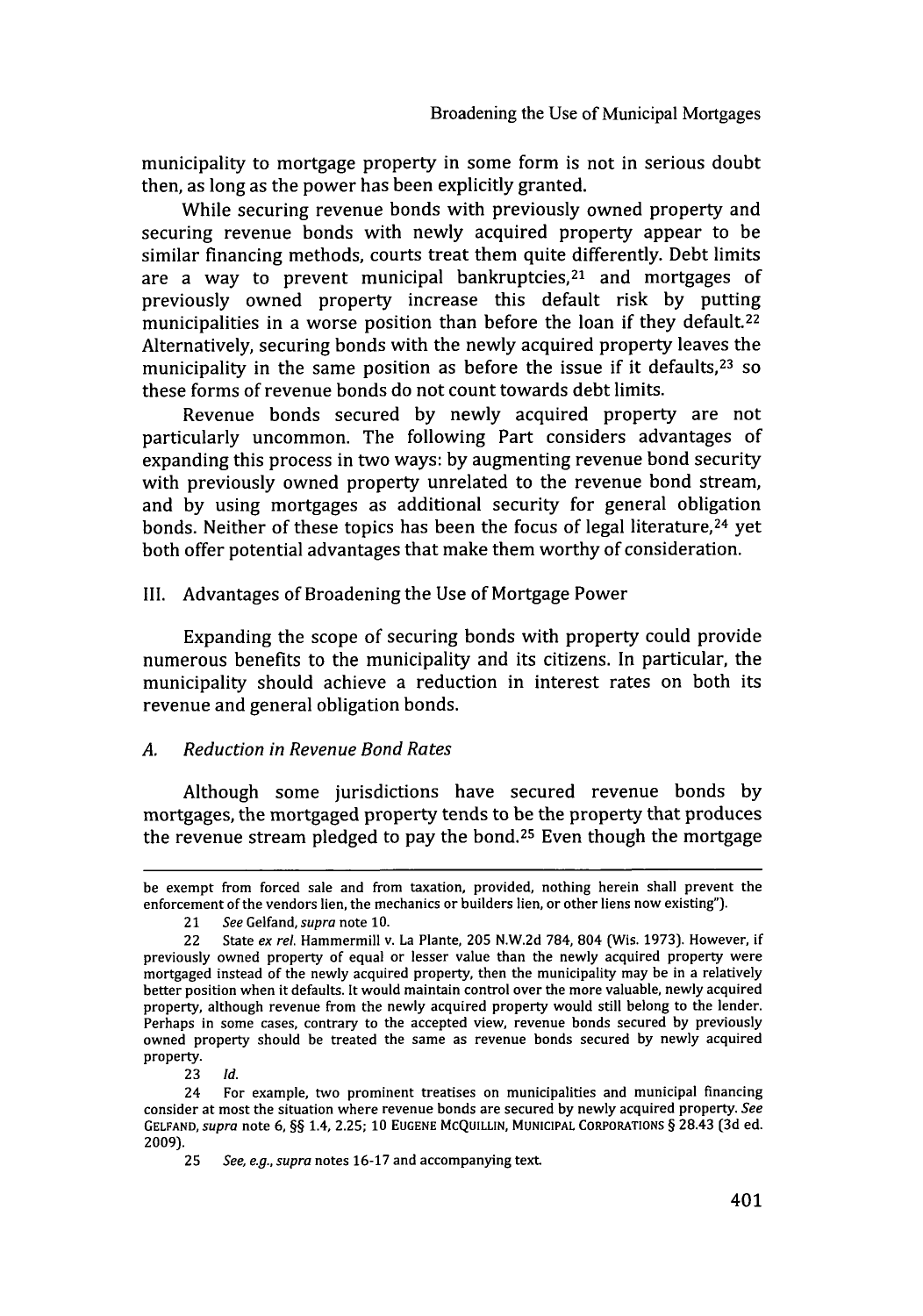provides some security, the security is of only limited value because of the high positive correlation between the value of the security and the revenue stream. When the security produces the revenue stream, and the revenue stream dries up sufficiently so it cannot cover scheduled payments, the value of the security as encapsulated **by** its ability to produce future revenue has also diminished. Thus, the value of the security decreases in circumstances where it is most likely the security will be called upon to serve its loss-limiting purpose.

A broader use of the mortgaging power could break this positive correlation between property and revenue stream. Pledging property with value less strongly correlated with the revenue stream results in a less volatile overall security package and decreases lenders' expected losses, thereby increasing their expected return under default and reducing the bonds' interest rates. <sup>26</sup>

One might wonder why a municipality would bother with a revenue bond secured **by** an outside property source instead of simply issuing general obligation bonds with their low interest rates, since both types of financing are treated as debt and would count towards applicable debt ceilings. Revenue bonds, whether or not secured **by** property, offer flexibility that general obligation bonds cannot.27 A municipality would have a difficult time abandoning a general obligation bond, because general obligation bonds require the municipality to increase taxes on its citizens to meet the obligation. However, a municipality can abandon a mortgage-backed revenue bond, in which case it could lose the property and the revenue stream, but the taxpayers would not be ultimately required to meet the obligation. Although both the revenue bond backed **by** outside property and the general obligation bond count towards debt ceilings, the revenue bond could be better received **by** property owners who need not worry about tax hikes to service bonds on underperforming projects.<sup>28</sup> A municipality could also always increase taxes to ensure holders of revenue bonds are paid, essentially giving it the option, but not the requirement, to treat the revenue bond as a general obligation bond.

### *B. Reduction in General Obligation Bond Rates*

Securing general obligation bonds with property should also reduce the rates that municipalities must offer on their general obligation bonds.

<sup>26</sup> The potential gains are also tempered, but because lenders are not equityholders, they only care that the downside risk is reduced so that the revenue stream combined with the property value will cover the loan.

<sup>27</sup> Revenue bonds may be less flexible than general obligation bonds in municipal bankruptcy, however. *See infra* Section III.B.

<sup>28</sup> Of course, even with property-secured revenue bonds, the municipality might feel pressure to ensure the property is not lost, and might increase taxes to do so. But even in situations where this is the case, the municipality would have the option, but not the requirement, to treat the revenue bond as a general obligation bond.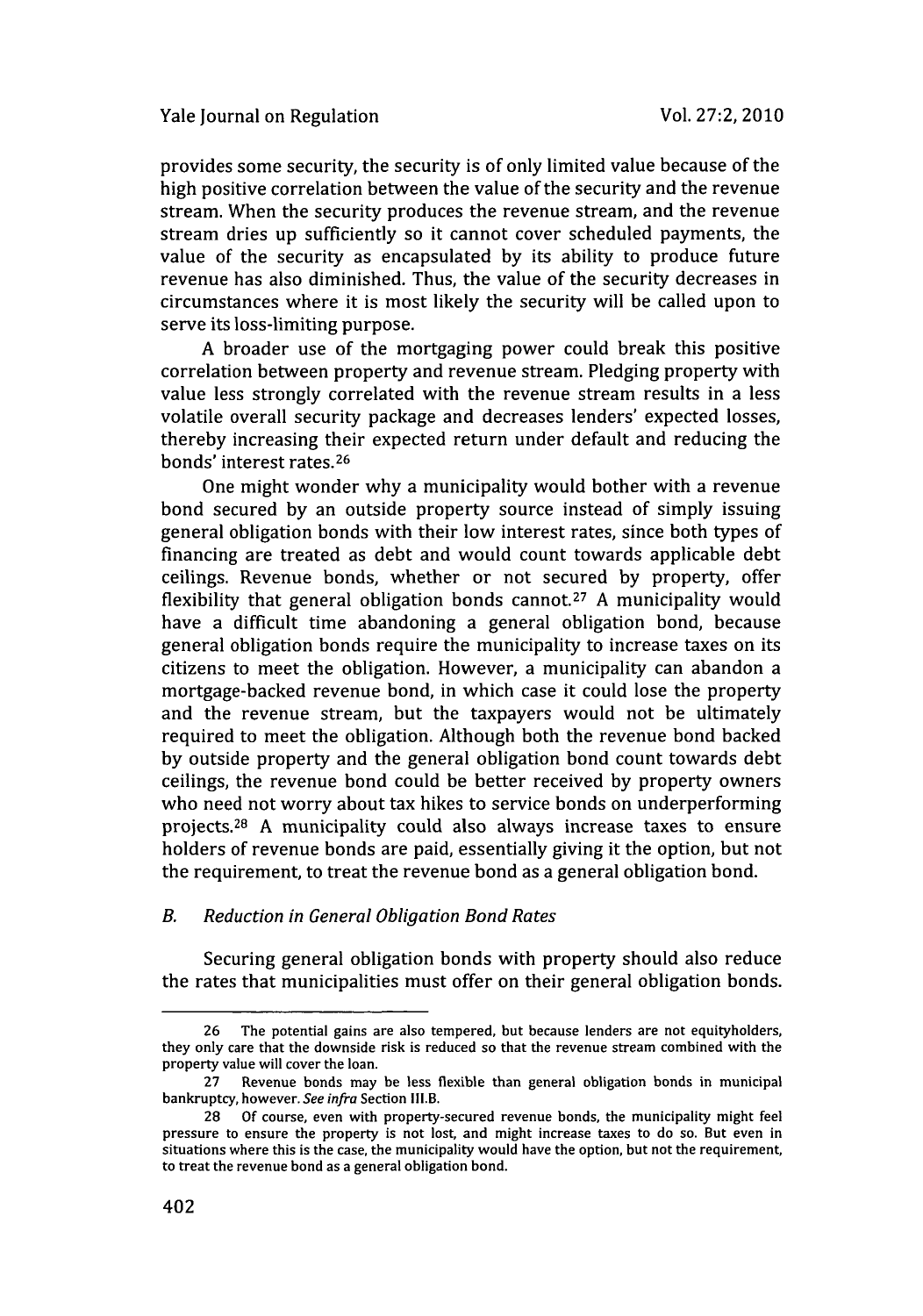General obligation bonds are well-secured by the "full faith and credit" of the municipality, which works well when the municipality is solvent. However, if the municipality declares bankruptcy, holders of general obligation bonds become general creditors and thus receive only the same pro rata share as other general creditors in bankruptcy. 29 Further, unlike bankruptcy under Chapter **11,** a municipal bankruptcy has no requirement that unsecured claims receive the liquidation value of their claims for confirmation of a bankruptcy plan.<sup>30</sup>

A mortgage, on the other hand, is a security interest that survives in municipal bankruptcy. 31 Thus, holders of general obligation bonds secured by additional property could expect a higher payoff in bankruptcy than holders of traditional general obligation bonds, who are treated as unsecured creditors. Even though municipal bankruptcies are relatively rare and usually involve smaller municipalities.<sup>32</sup> several high-profile cases (including Bridgeport, Connecticut; 33 Orange County, California; <sup>34</sup> and Vallejo, California<sup>35</sup>), as well as looming bankruptcies including Harrisburg, Pennsylvania<sup>36</sup> and the near bankruptcy of Jefferson County, Alabama, 37 remind us that municipal bankruptcies can be a very real threat considered by lenders when determining interest rates. Secured general obligation bonds would come at the expense of increased costs for abandoning the obligation, but this cost emerges only in the case of a municipal bankruptcy.

## *C.* Summary

Securing both revenue bonds and general obligation bonds with outside property could achieve reductions in interest rates that municipalities must offer on these bonds. A lower interest rate on bonds corresponds to lower expenditures on servicing the bonds, reducing the size of the required budget and allowing for tax decreases or for spending on other items. These benefits are particularly helpful for state and local

**<sup>29</sup>** See, e.g., In re Sanitary **&** Improvement Dist, No. 7, 98 B.R. 970, 973-74 (Bankr. D. Neb. 1989); see also Kevin A. Kordana, Tax Increases in Municipal Bankruptcies, 83 VA. L. REV. **1035,** 1048 (1997) (noting that general obligation bonds "are not secured for bankruptcy purposes because they do not have a concrete interest in any of the municipality's property").

**<sup>30</sup>** See In *reSanitary&* Improvement DisL, 98 *B.R.* at 974. Compare *11* U.S.C. **§** 943 (2006) (noting the requirements for confirmation of a bankrupt municipality's plan), with **11** U.S.C. § 1129(a)(7) (2006) (listing the requirements for confirmation of a Chapter **11** plan).

**<sup>31</sup>** See 11 U.S.C. §§ 506(a)(1), 901(a) (2006).

<sup>32</sup> See Omer Kimhi, Chapter 9 of the Bankruptcy Code: A Solution in Search of a Problem, **27** YALE **J. ON** REG. **351** (2010).

<sup>33</sup> In re City of Bridgeport, **129** B.R. 332, **335** (Bankr. D. Conn. 1991).

<sup>34</sup> In re County of Orange, **183** B.R 594 (Bankr. C.D. Cal. 1995).

**<sup>35</sup>** *In re* City of Vallejo, 408 B.R. 280 (B.A.P. 9th Cir. 2009).

<sup>36</sup> lanthe Jeanne Dugan & Kris Maher, Muni Threat- Cities Weigh Chapter *9,* WALL ST. *J.,*

Feb. 18, 2010, at **C1.** Harrisburg's controller was quoted as saying "(b]ankruptcy is inevitable." *Id.*

**<sup>37</sup>** See, e.g., Leslie Wayne, Regulator Reviews Troubles in Municipal Bond Securities, N.Y. TIMES, July **1,** 2009, at 83.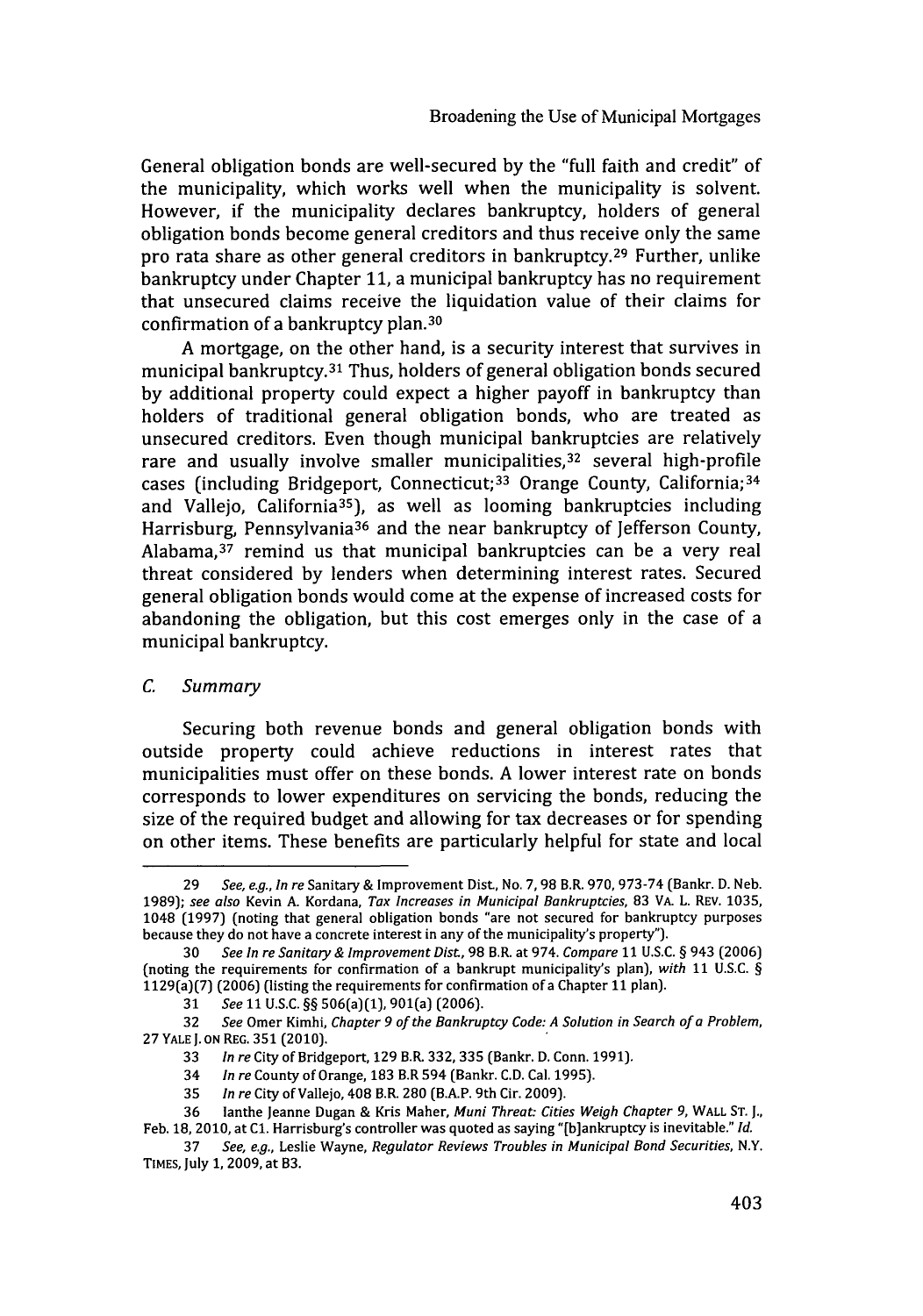governments during economic downturns, because such governments generally require balanced budgets. 38 Nevertheless, broadening the use of mortgages on municipal bonds has potential negatives, considered in the following Part.

## IV. Concerns with Broader Mortgage Power

In addition to worries that may arise whenever power is delegated to government officials, 39 there is a unique concern that essential public property could be lost in foreclosure. Restricting what and how property can be mortgaged mitigates this concern. Another concern is that overall bond interest rates may not decrease because the decrease in the rates of secured bonds might come at the expense of increased unsecured bond rates. Particular factors of the municipal bankruptcy process moderate this concern as well.

## *A. Public Property Could Be Foreclosed*

A significant concern that could be levied against broader mortgaging of public property is that if the municipality defaulted on these loans, the collateral property could be seized by private interests and would no longer be publicly owned. For mortgages to have any effect on bond interest rates, foreclosure must be an enforceable option. While this concern may initially cause hesitation, further consideration reveals that mortgaging could still be expanded without the risk of losing essential municipal properties. Restraints could be put into place to ensure both that the chance of foreclosure is small, and that the properties subject to foreclosure are not essential for municipality operation.

Mortgaging public property could be accomplished in a conservative manner to minimize the chance of forfeiture while still deriving value from the previously unencumbered land. For example, municipalities may be given the power to use property as collateral for debt only if the property's value greatly exceeds the debt's amount, say by four hundred percent. Some reduction in bond interest rates for that debt should occur because the debt is secured, and because the reduction would be achieved with only a slight risk of property forfeiture by the municipality.40 Of course,

<sup>38</sup> *See* supra note 3 and accompanying text.

<sup>39</sup> These might include the risk of corruption or mismatched interests between government officials and their constituents. Because these concerns are not unique to the present topic, they are left to further development in other literature.

<sup>40</sup> Outside of bankruptcy, property forfeiture would occur only on revenue bonds, and then only when the value of the property fell below the outstanding debt balance. If the collateral were initially required to exceed 400% of the debt, then property values would need to contract by three-quarters plus whatever principal had been paid for the rational municipality to consider forfeiting the property-an unlikely event even given the current deterioration in land values. If property values do not decrease to this point, then the municipality has an incentive to find revenue from other sources, perhaps increased taxes, to ensure it does not default on payments.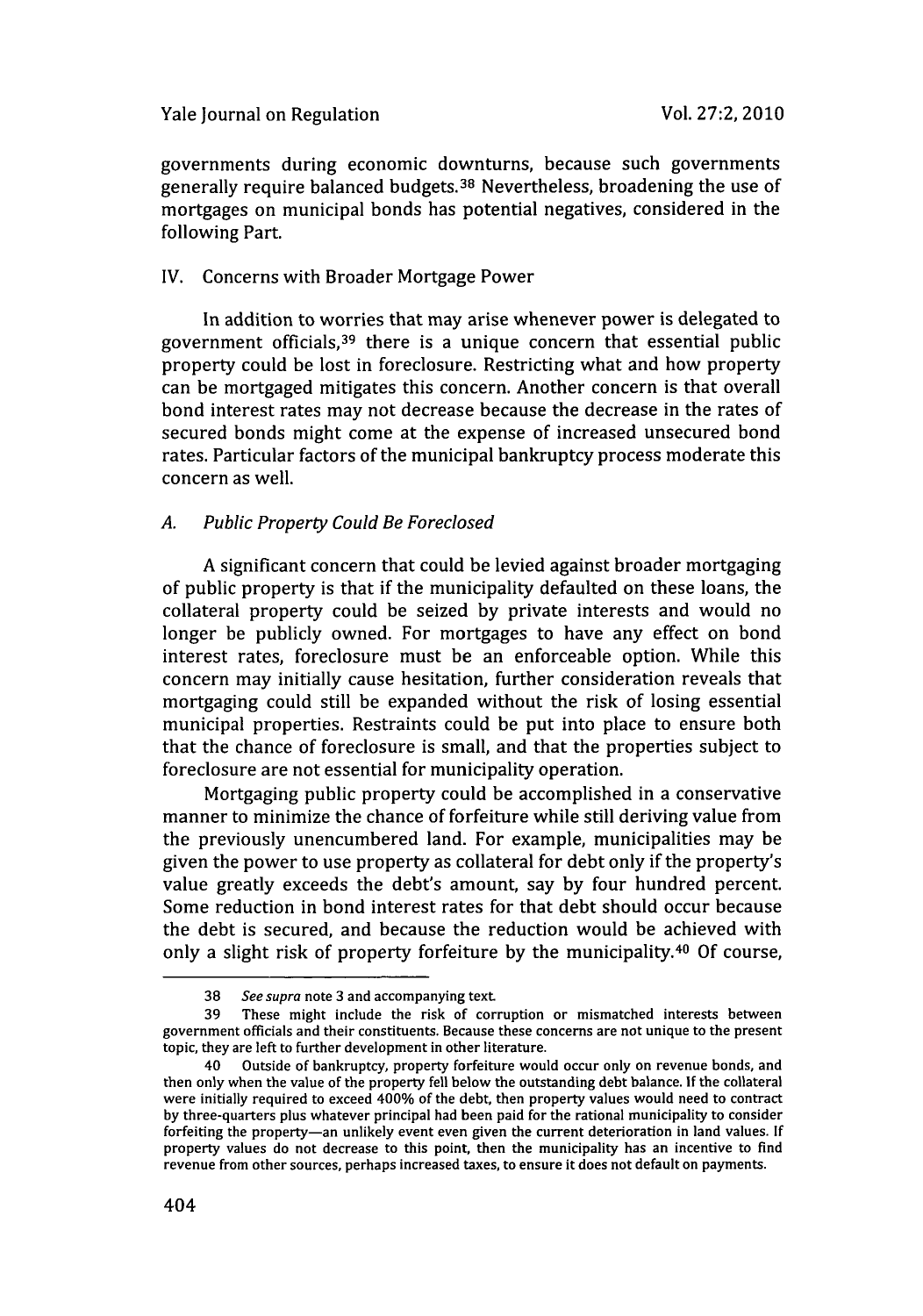bondholders must be prohibited from foreclosing without a default, since their over-securitization ensures they would be paid in full in most cases upon foreclosure.<sup>41</sup>

To mitigate public concerns about potential loss of essential public property, particular classes of real property might be prohibited from being offered as collateral. This prohibition, in addition to the requirement that the value of pledged property greatly exceed debt, could be codified and placed into states' statutes that define and limit municipal powers. Important structures held in the public trust<sup> $42$ </sup> such as streets or police stations might fall into this prohibited category, whereas nonessentials such as office space or vacant land might not; some property (like parks) might be ambiguous.<sup>43</sup> Another perhaps more accurate way to envision the divide would be to allow municipalities to mortgage only those nonessential properties that are worth more in private hands than when owned by the municipality,<sup>44</sup> so that no special value from public ownership would be destroyed if the property were transferred. <sup>45</sup>

While it may seem difficult to determine how safe to make the mortgage or which properties should be allowed to be mortgaged, municipalities are already making these determinations with their current use of mortgages on revenue bonds. This Comment requires the same kind of analysis, but would alter which assets are attached to which revenue streams and, in the case of general obligation bonds, whether any assets are attached at all.

Municipalities would never default on a secured general obligation bond outside of insolvency because by definition they must meet the obligation as long as they remain solvent. They may default on the bond within bankruptcy because the bonds no longer must be met by the municipality's full faith and credit. However, as with revenue bonds outside of bankruptcy, the municipality still would not default if the property's value exceeded the remaining principal on the loan.

Municipalities should also be given a period to cure a payment default. This period must be long enough for the government to obtain revenue from other sources, such as from other funds or from a special tax. Municipalities require this time to cure default so that any default would be only a strategic default, where the outstanding principal exceeds collateral value, and not a default stemming from short-term illiquidity with the value of collateral exceeding the debt balance.

<sup>42</sup> *See* **Ill.** Cent. R.R. Co. v. Illinois, 146 U.S. 387 (1892) (outlining the public trust doctrine).

<sup>43</sup> Prominent parks such as Central Park in New York City likely provide the public with significant value that might be lost if the park were held privately. Other parks may not give such unique value to the public as a public park, and so could be mortgaged. *See* Baker v. City of Lexington, 273 S.W.2d 34 (Ky. 1954) (allowing a municipality to mortgage a public park for construction of a swimming pool).

<sup>44</sup> A similar distinction is drawn in Michael W. McConnell & Randal C. Picker, *When Cities Go Broke: A Conceptual Introduction to Municipal Bankruptcy,* **60** U. CHI. L. REV. 425, 477 (1993). McConnell and Picker go on to conclude that bankruptcy courts should be given the power to sell off these assets. *Id.*

<sup>45</sup> More accurately, this formulation would allow property transfer when the gain to private ownership exceeded any loss from public ownership. Although some public benefit might be lost, the overall societal benefit would increase.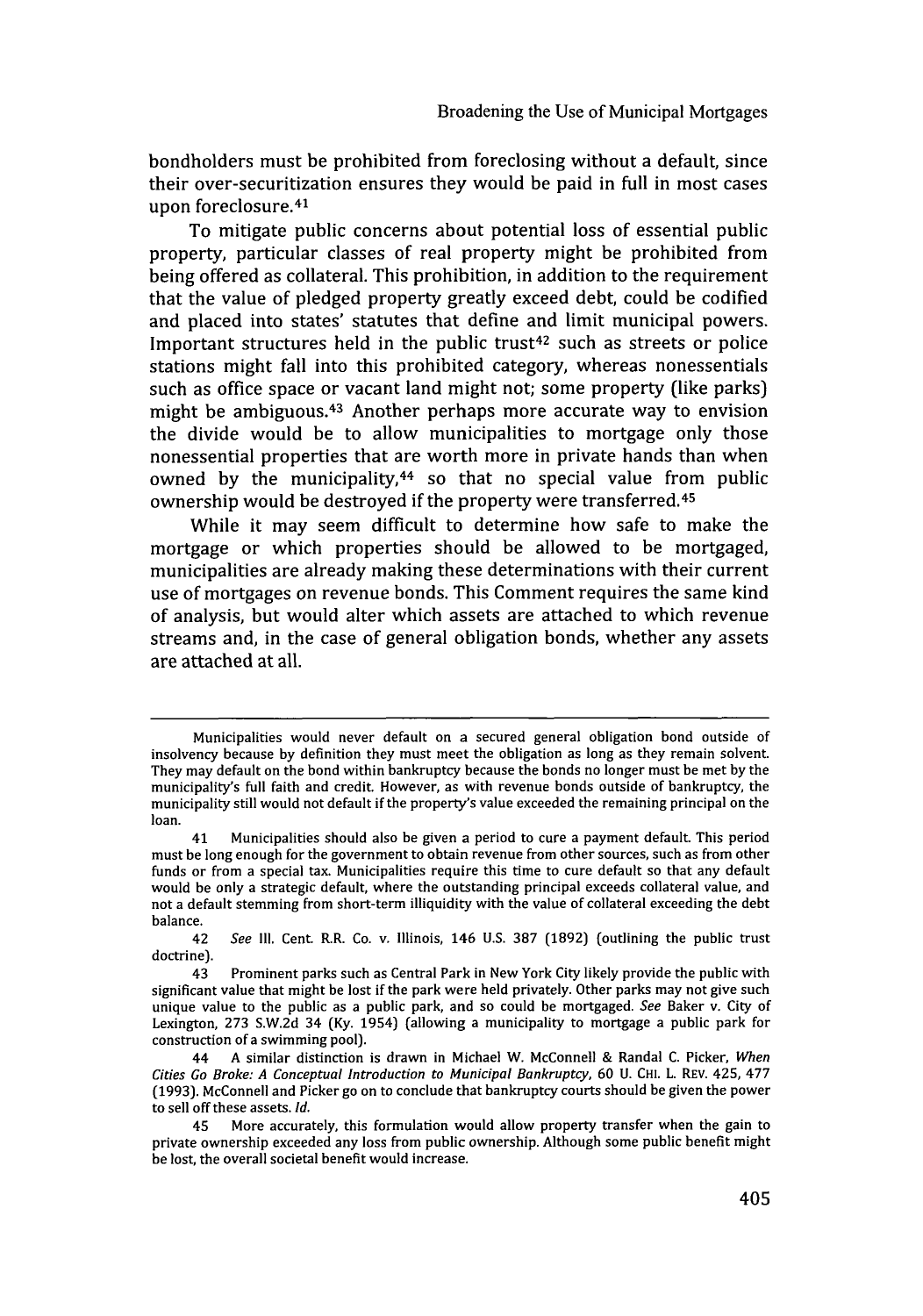#### *B. Unsecured Bond Rates May Increase*

Typical unsecured creditors have no security attached to their bonds. In bankruptcy, these creditors are reimbursed by revenue that is earned or by unattached assets that can be sold. If unsecured creditors fear that revenue streams or assets could become attached as security to other bonds, they would demand a higher interest rate because their interests could become subordinated to secured creditors', decreasing their expected payout in bankruptcy.<sup>46</sup> In theory, more expansive use of mortgaging municipal property could be met with offsetting higher interest rates or restrictive covenants on other bonds unsecured by mortgages. <sup>47</sup>

However, unsecured creditors are not treated the same way in municipal bankruptcy as they are in private bankruptcy. Unlike unsecured lenders in private bankruptcies, unsecured lenders to a bankrupt municipality are largely unable to force sale of the municipality's unsecured property to recoup loans.<sup>48</sup> General creditors of the municipality are therefore interested in the municipality's property only to the extent that it can produce a future revenue stream when held by the municipality. Unlike unsecured lenders to individuals or businesses, who would respond to this subordination by increasing interest rates, unsecured lenders to municipalities should react less intensely to subordination, if at all, and only to the extent that the secured property could have produced unattached revenue in bankruptcy.

Municipalities already subordinate unsecured creditors' interests in these revenue streams by issuing revenue bonds, thereby removing revenue streams from the pool of assets that unsecured creditors can access in bankruptcy. 49 Furthermore, additional subordination already occurs when municipalities attach related previously owned property to revenue bonds, 50 yet presumably, since both these subordination practices continue, they must result in net interest rate reductions. Therefore, it is likely that reductions in the bond rates from an increased use of property as security would not be offset completely by increases in the rates demanded by unsecured creditors.

<sup>46</sup> *See, e.g.,* Clifford W. Smith, Jr. & Jerold B. Warner, *On Financial Contracting: An Analysis of Bond Covenants, 7 J.* **FIN. ECON.** 117, 118, **136** (1979). These problems have helped drive the use of bond covenants. *Id.* at 136.

<sup>47</sup> Alan Schwartz, *The Continuing Puzzle of Secured Debt,* **37** VAND. L. REv. 1051, 1054 (1984).

<sup>48</sup> *See, e.g.,* McConnell & Picker, *supra* note 44, at 472, 476-77.

<sup>49</sup> Income from revenue streams attached to revenue bonds is treated as a security interest in municipal bankruptcy. *See 11* **U.S.C.** § 928 (2006).

<sup>50</sup> *See supra* text accompanying notes 16-17.